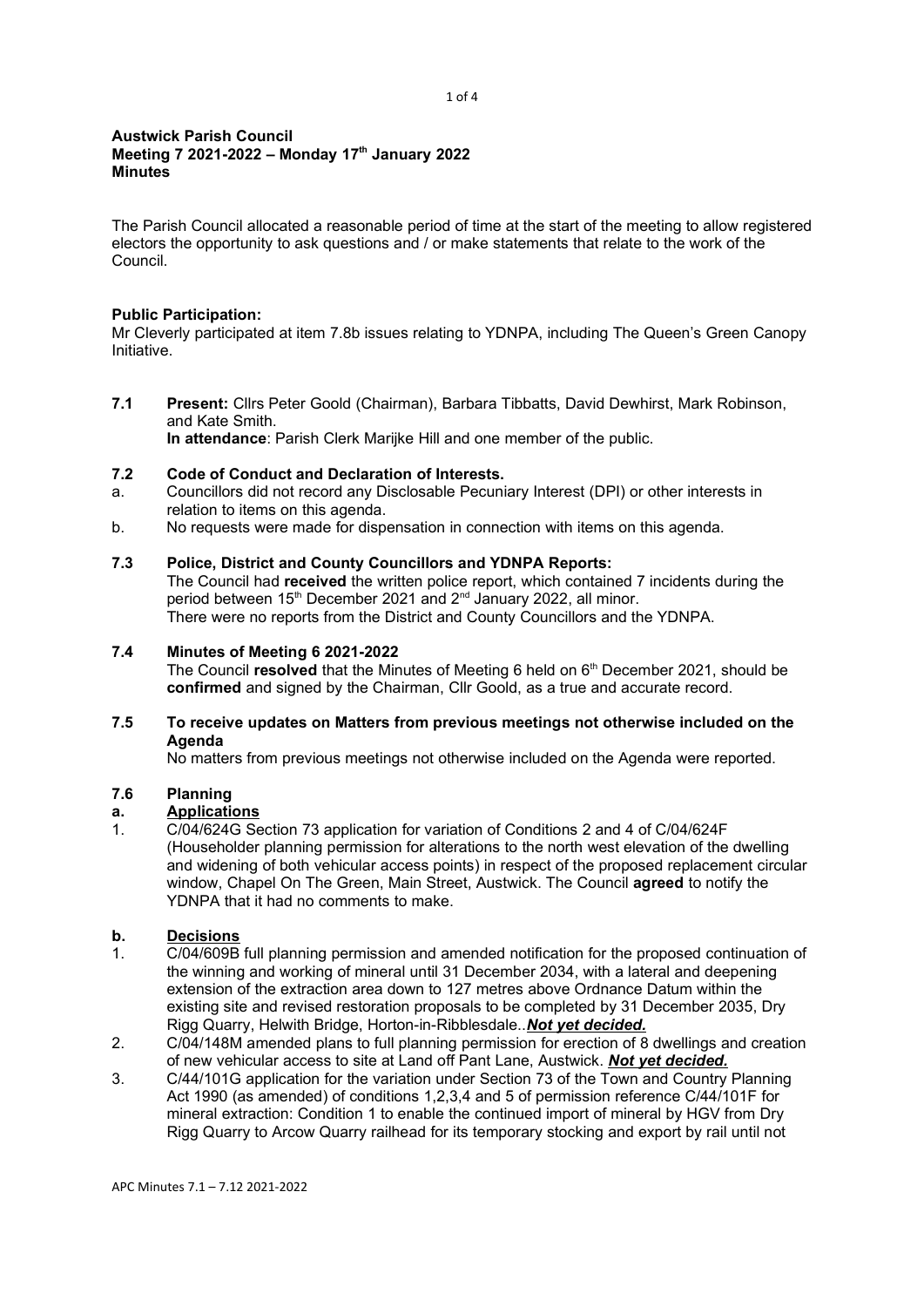later than 31 December 2034; Condition 2 to enable the railhead and adjoining land to be restored not later than 31 December 2035; Condition 3 to refer to this Section 73 application submission documents; Condition 4 to remove the 'Prior to the resumption of mineral extraction…' restriction and refer to the proposed revised restoration scheme; Condition 5 to remove the 'Prior to the resumption of mineral extraction…' restriction and require stockpiling to be carried out in accordance with the currently approved scheme, Arcow Quarry, Helwith Bridge, Horton-inRibblesdale. Not yet decided.

- 4. C/04/698 full planning permission for siting of three shepherds huts for holiday let accommodation, creation of limestone hardcore track, and installation of package treatment plant (amended description), Crummack Farm, Austwick. Not yet decided.
- 5. C/04/60B full planning permission for conversion of barn to form local occupancy dwelling or holiday let at Newfield Barn, Wharfe, Austwick. Not yet decided

## c. Additional and other planning matters

1. Ingleborough Estate Woodland Management

The Council noted the reply from the YDNPA Planning Officer in response to its request to be provided with a copy of the 'method statement or risk assessment' that any such document submitted by the applicant (in accordance with Condition 7) and approved by the Planning Authority will be uploaded to the Authority's website and then be available to view by members of the public. The Council also noted it can be provided with a copy of any written confirmation that the applicant can exceed the 40 lorry loads of timber per annum quoted in Condition 3 (part 'v'). The Council agreed to continue to monitor the YDNPA Planning Portal. The Council further noted the reply from Mr Farrer in response to its letter to offer facilitating a meeting between the Ingleborough Estate and/or its forestry consultants and the Austwick community to inform residents of the Ingleborough Estate's timber extraction plans that they will provide a timetable for both the works to the surface of Thwaite Lane and for timber extraction through Austwick village.

Councillors expressed disappointment and concern that Mr Farrer's response made no mention of the Council's proposal that he should engage directly with the community to explain their plans. The Council **agreed** to write to Mr Farrer to say that it is not the role of the Parish Council to take steps so that the community is informed but rather the responsibility of Ingleborough Estate to inform residents of its programme.

## 7.7 To note reports and updates on parish and parish council matters other than maintenance

## a. Wild Ingleborough Project presentation

The Council noted the reply from the Wild Ingleborough Project Officer, Liz Coates, that the Annual Parish Meeting on 16<sup>th</sup> May would be a good opportunity to engage with Councillors and local residents. The Council **agreed** to invite them to the APM and give the Community Engagement Officer time for a presentation after initial reports have been delivered.

b. BOAT status issue for Thwaite Lane

The Council was **informed** that it has not received a written acknowledgement of receipt of its letter dated 26<sup>th</sup> May 2021 to the Principal Definitive Map Officer at the County Council regarding the BOAT status of Thwaite Lane and reiterated its position that the status of Thwaite Lane, for use by the public, is that of a bridleway or restricted byway. The Council agreed to write again to the PDM Officer at NYCC to treat the reference of this application to the Secretary of State as a matter of priority.

#### c. The Queen's Green Canopy initiative The Council agreed to defer this matter to item 7.8b: issues relating to YDNPA.

#### d. Policy regarding training courses for Councillors and Clerk The Council confirmed its policy of encouraging and supporting Councillors and Clerk to undertake training courses offered by accredited bodies, including those provided and endorsed by YLCA, in subjects relevant to the Council's business. The Council agreed to pay the cost of such courses from its annual budget for 'miscellaneous payments'. The procedure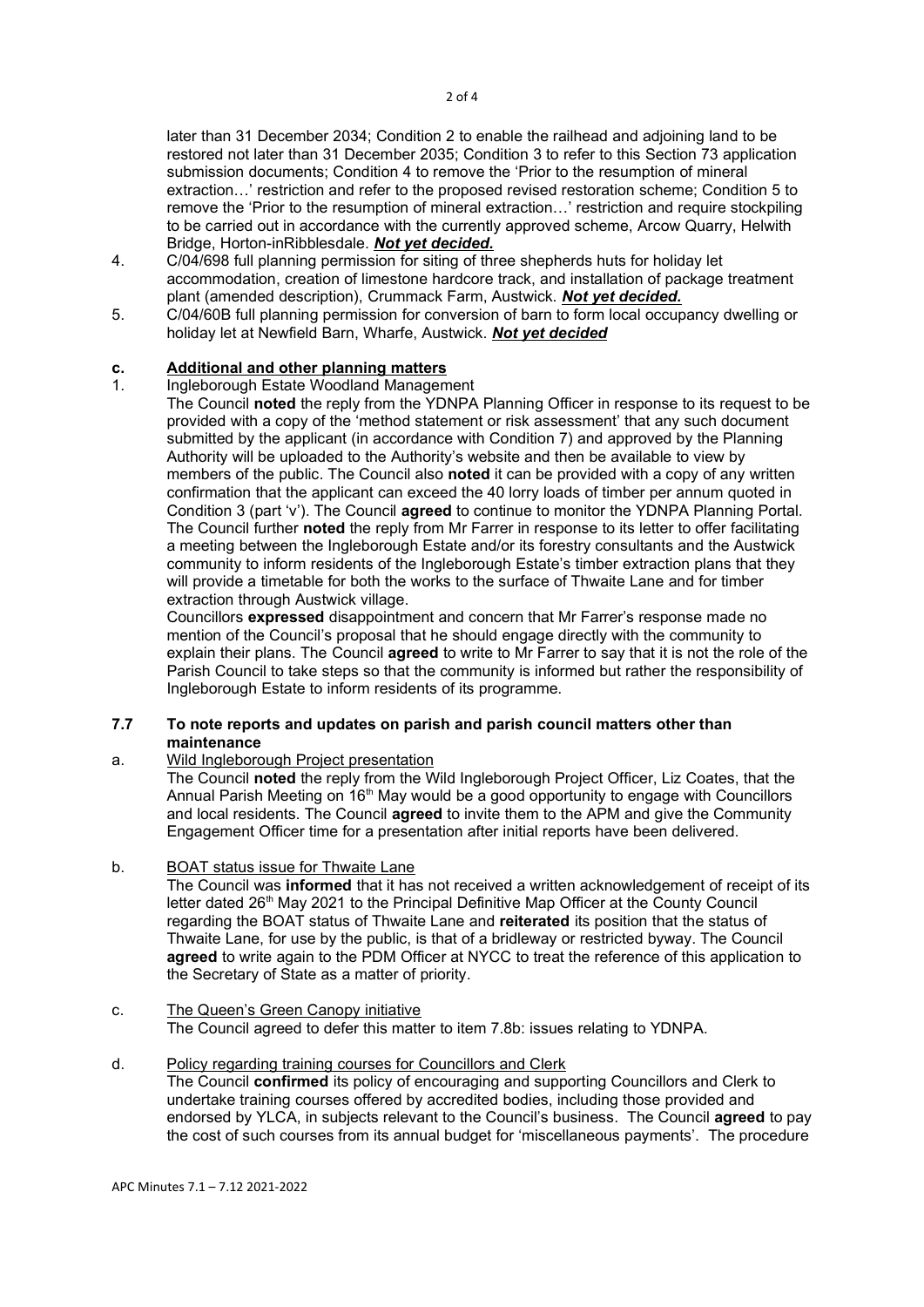for approval of training course attendance is for this to be agreed with the Chairman in advance, the attendance and the course fee payment then to be approved at the next meeting of The Council.

#### 7.8 To note actions regarding parish maintenance matters:

a. issues relating to NYCC Highways

The Council noted that no issues relating to NYCC Highways were reported.

#### b. issues relating to YDNPA

Cllr Dewhirst reported on the site meeting with Mr Hewitt of the YDNPA, also attended by Mr Cleverly and Cllr Goold. Regarding maintenance on the two conservation verges the Council was informed that good progress has been made on the verges on Graystonber Lane. The verges on Clapham Road would now benefit from further work on three selected areas of 10 metres in length, which would be developed each as wild flower areas. The Council agreed to inform the adjacent field owner of its intention to seed yellow rattle on the verge. Cllr Dewhirst also reported on the tree planting project on the verges of Graystonber Lane and Clapham Road. The Council agreed in principle that four trees on Graystonber Lane and two trees on Clapham Road should be planted with species such as small-leafed lime, field maple or hawthorn.

The Council was informed that the cost of further improvement on the verges of Clapham Road, procurement and planting of trees, procurement of a plaque to commemorate the Queen's Platinum Jubilee Green Canopy initiative, and annual maintenance for a further year on the two conservation verges would be in excess of £2,000. The Council resolved to ask Mr Hewitt for a grant of  $£2,500$  and **agreed** that this project may only proceed when the required grant is received or parts thereof. The Council reiterated its position that under no circumstances would any precept funds be allocated to this project.

#### Woodland Creation Scheme at Woodhouse Farm

The Chairman reported that he had received an email from the proprietor of Woodhouse Farm providing details of proposals for woodland planting on his land, drawn up by the Woodland Officer at YDNPA and to be applied for under a scheme run by the Forestry Commission. A condition of this scheme is the provision of evidence that the proposals have been communicated to the local Parish Council. The matter is urgent to meet a deadline for tree planting in late February this year. It was **agreed** that the information would be circulated to councillors in the next few days and once all councillors have confirmed that they have read the documents, the necessary confirmation would be sent by the Clerk to the proprietor of Woodhouse Farm.

c. two faded street name signs

The Council noted the response from the District Council's Street Naming and Numbering department that the Officer will address the issue of the two faded street name signs, one located at the junction at Townhead Lane and Wharfe Road and one located at the corner of Graystonber Lane and Pant Lane in due course.

## d. parish map on front wall of Parish Hall

Cllr Robinson reported that the parish map on the front wall of the Parish Hall has been replaced at a cost of £22.99. The Council agreed to reimburse Cllr Robinson for these expenses.

e. Feizor notice board

After carrying out an assessment of the condition of the Feizor notice board the Chairman, Cllr Goold, reported that only the notice board posts are still in good condition. The Council agreed to contact the local joiner and investigate the possibility of replacement of the board, leaving the posts in place.

f. lengthsman duties or parish maintenance matters No lengthsman duties or parish maintenance matters were reported.